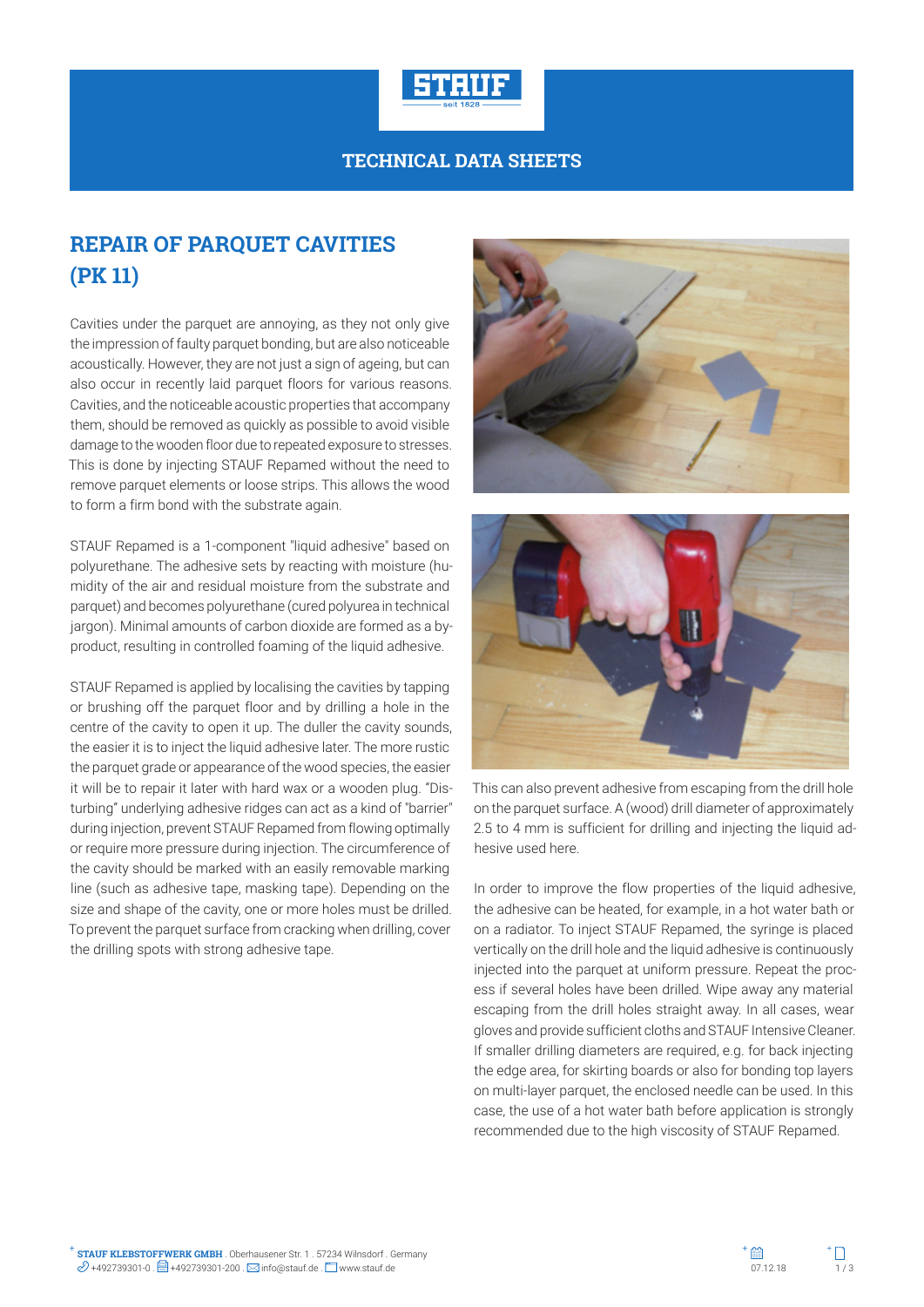

## **TECHNICAL DATA SHEETS**

If the cavities are larger than several handbreadths, the cavity should be sufficiently weighted after being injected. This makes it possible to reduce the foaming behaviour of STAUF Repamed in a controlled way.





After just one day, the adhesive tapes can be removed and the drill hole sealed with liquid plastic, hot wax, wood plugs or other suitable materials.

In principle, it is possible to close the drill holes shortly after injecting STAUF Repamed, but this is not recommended due to the possibility of soiling the tools and, in particular, the parquet floor. In addition, setting the liquid adhesive is impaired, although this can be compensated for by spraying very small amounts of water.



Caution should be exercised, though, as the use of liquid adhesive should not be a "carte blanche" to fix in place separations of parquet floors of any size. In the case of large-area separations and not handbreadth-sized cavities, the use of liquid adhesive is possible, but not expedient. Here it is rather advisable to remove the loose parquet strips and carry out a root cause analysis for the separations.

The information provided above corresponds to the current status of development. The information is purely indicative and non-binding, since we have no control over the laying process and because the actual laying conditions on site vary. Thus no claims can be made based on this information. The same is true for the commercial and technical advisory services that are provided without obligation and free of charge. We therefore recommend carrying out sufficient testing of your own in order to determine whether the result is suitable for the intended purpose.